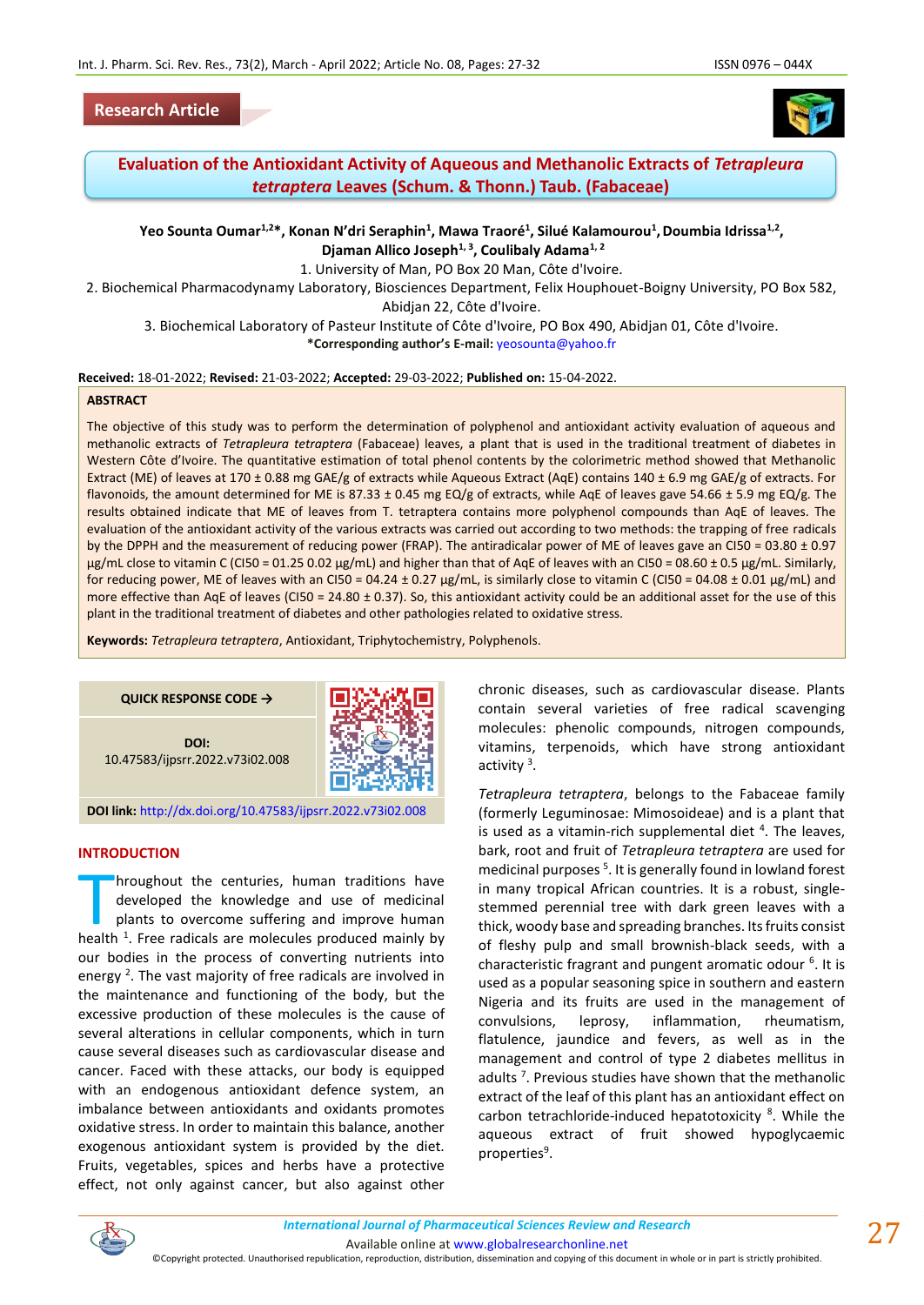The objective of this study is to evaluate the antioxidant properties (free radical scavenging activity and iron ion chelating capacity) of the aqueous and methanolic extracts of *Tetrapleura tetraptera* leaves.

#### **MATERIALS AND METHODS**

### **Plant material**

The plant material consists of *Tetrapleura tetraptera* leaves collected in October 2018 in Kassiapleu, a village located 7 km from the city of Man on the Man-Danané axis, facing the University of Man (Côte d'Ivoire).

### **Technical equipment**

The technical equipment includes a mechanical grinder type IKAMAG, a magnetic stirrer RCT type IKAMAG, a rotating evaporator Heidolph Type; a UV-Vis spectrophotometer (biomérieux), a P-type oven SELECTA and a precision balance (Denver Instrument).

### **Reagents**

The reagents used are mainly the Folin-Ciocalteu reagent, sodium carbonate, methanol, aluminum trichloride, potassium acetate, 2,2-diphenylpicrylhydrazyl (DPPH), phosphate buffer, ethanol, hydrochloric acid, ferrous chloride, trichloroacetic acid, the ferrocene, potassium ferricyanide, quercetin and gallic acid provided by RYCA-PHARMA and CLE (Chemical Laboratory Equipment).

### **Preparation of plant extracts**

### *Preparation of aqueous extract*

100g powder of the leaves of *T. tetraptera* were macerated for 24 hours in 1L of distilled water <sup>10</sup>. The macerate has been wrung into a square of sterile tissue, filtered successively on cotton wool and one-fold on filter paper (Whatman paper® 2mm). The filtrate was dried slowly in the stove at 50°C. The powder obtained was stored in a hermetically sealed jar and refrigerated at 4  $^{\circ}$ C  $^{11}$ .

# *Preparation of methanolic extract*

It was carried out using modified method <sup>10</sup>. A mass of 20g of plant powder was added in 100ml of methanol and subjected to maceration for 72 hours. The macerate was treated according to the same procedure like the aqueous extract.

### **Doses of polyphenols**

### *Determination of total phenols*

The total phenolic contents of two extracts of *Tetrapleura tetraptera* were determined by the Folin-Ciocalteu method 12 **.** To 0.5 mL of each plant extract of concentration 0.1 mg / mL respectively were added 5 mL of Folin-ciocalteu diluted 1/10 in distilled water and 4 mL of sodium carbonate (1M). The whole is incubated at room temperature for 15 minutes. The optical densities (OD) are then read in a spectrophotometer at 765 nm against a blank. Gallic acid was used as standard and prepared under the same conditions as above with a solvent mixture of

methanol / water (50:50, V / V) at concentrations ranging from 0 to 0.5 mg / mL. The total phenolic contents of the extracts are expressed in milligrams of gallic acid equivalents per gram of extract (mg GAE/g extract). (Graph 1)

Levels of total phenols (mg AGE/g of extract)



#### *Determination of total flavonoids*

The technique used for the determination of the levels of total flavonoids extracted from *Tetrapleura tetraptera* is the colorimetric method of aluminum trichloride described by <sup>13</sup> **.** Thus, 0.1 mL of 5 mg / mL of each extract plant are collected, to which are successively added 1.5 mL of methanol, 0.1 mL of 10 % aluminum trichloride, 0.1 mL of potassium acetate (1M) and 2.5 mL of distilled water. After incubation at room temperature for 30 minutes, the optical densities were measured in a spectrophotometer at 415 nm. A methanolic solution of quercetin with concentrations ranging from 0 to 100 mg / mL is used as a standard. The contents of flavonoids extracts are expressed in milligrams of quercetin equivalent per gram of extract (mg QE / g extract). (Graph 2)



**GRAPH 2: LEVELS OF TOTAL FLAVONOÏDS OF AQUEOUS AND METHANOLIC EXTRACTS OF** *TETRAPLEURA TETRAPTERA* **LEAVES (MG/QE/G OF EXTRACT) (MEAN + SD OF TREE TRIAL)**



Available online a[t www.globalresearchonline.net](http://www.globalresearchonline.net/)

©Copyright protected. Unauthorised republication, reproduction, distribution, dissemination and copying of this document in whole or in part is strictly prohibited.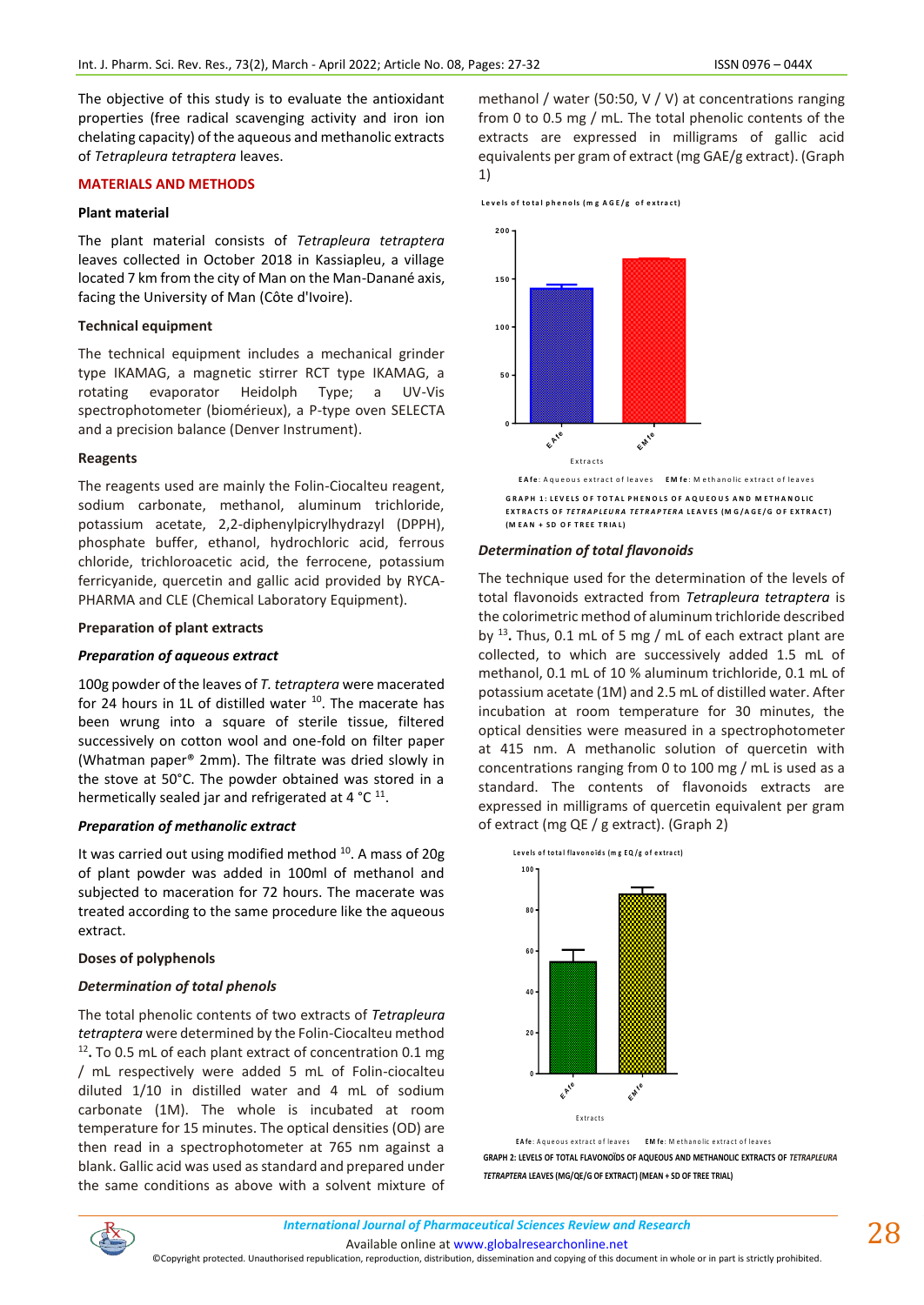#### *In vitro* **evaluation of the antioxidant activity**

# *Measurement of anti-radical power*

The measurement of the antiradical activity of plant extracts was performed by testing the 2, 2- diphenyl-1 picrylhydrazyl (DPPH) according to the method of <sup>14</sup> **.** From a stock solution of each plant extract to 0.1 mg / mL, a concentration range is prepared by successive doubling dilution of 1.56 mg / mL to 100 mg / mL. Then, to each extract concentration, the same volume of a methanolic solution of DPPH is added. After 30 minutes of incubation at room temperature (37°C) and protected from light, the absorbance is read in a spectrophotometer at 517 nm against a blank sample (0 mg / mL of extract). Vitamin C (100 mg / mL) which is the reference material is prepared in the same conditions. (Graph 3)

**D P P H ra d ic a ls In h ib itio n (% )**



The percentage inhibition of DPPH radicals are calculated by the following formula:

Inhibition (%) = [(white ABS - ABS sample / white ABS)] x 100.

NB: **Inhibition (%)**: the percentage of inhibition of DPPH radical

**White ABS**: the absorbance of the blank. (No excerpt)

**ABS sample**: the absorbance of the leave extracts of the plant and vitamin C.

#### *Chelating power measurement*

The colorimetric method of based on the determination of the complex formed by the ferrous ion (Fe<sup>2+</sup>) and which was used to measure ferrocene the chelating power of plant extracts <sup>15</sup>. Thus, 3.7 mL of methanol, 0.1 mL of iron II chloride (2 mM) and 0.2 mL of ferrocene (5 mM) were added successively to 1 mL of each sample at various concentrations achieved by dilution of order of 2 100 to 0.78 mg / ml to initiate the reaction. After vigorous stirring and then incubated at room temperature for 10 minutes, absorbance is read at the spectrophotometer at 562 nm against a blank. Vitamin C is used at different concentrations as compared to the reference solution of the chelating activity of the extracts (Graph 4).



**EM** fe: M ethanolic extract of leaves **GRAPH 4: CHELATING POWER OF AQUEOUS AND METHANOLIC EXTRACTS OF** *T E T R A P LE U R A TE T R A P TE R A* **L E A V E S**

Chelation samples can be determined using the following formula:

Power chelator (%) = [(white ABS - ABS sample) / ABS white] x 100

**NB: Inhibition (%)**: the percentage of inhibition of DPPH radical

**White ABS:** the absorbance of the blank. (No excerpt)

**ABS sample**: the absorbance of the leave extracts of the plant and vitamin C.

**Statistical Analysis**: Statistical analysis was performed by Graph Pad Prism 6 statistical software. Results are expressed as mean ± SD and analyzed by ANOVA and Tukey tests with univariate rate determination of significance with  $P \le 0.05$  considered statistically significant.

#### **RESULTS AND DISCUSSION**

### **Contents of total phenols and flavonoids leaves extracts of** *Tetrapleura tetraptera*

The levels of total phenols and total flavonoids of leaves extracts of *Tetrapleura tetraptera* are determined from the calibration line  $y = 0.004 x + 00$ ;  $R^2 = 0.998$  and  $y = 0.037 x$  $+$  00; R<sup>2</sup> = 0.997 plotted using standard as gallic acid and quercetin, respectively

**Table 1**: Levels of total phenols and total flavonoids of leaves extracts of *tetrapleura tetraptera* (mean ± SD of three trials).

| $mg$ GAE / g of extract<br>mg $EQ / g$ of extract                                 |
|-----------------------------------------------------------------------------------|
| AgE of leaves<br>54,67±5,89 <sup>a</sup><br>$140 \pm 6.9^{\circ}$<br>$87 + 3,40b$ |
| <b>ME</b> of leaves<br>$170 \pm 0.88$ <sup>a</sup>                                |

*Medium extracts the same column with different letters (a, b) with superscript are significantly different from the smallest to the largest average at P ≤ 0.05.*



Available online a[t www.globalresearchonline.net](http://www.globalresearchonline.net/)

©Copyright protected. Unauthorised republication, reproduction, distribution, dissemination and copying of this document in whole or in part is strictly prohibited.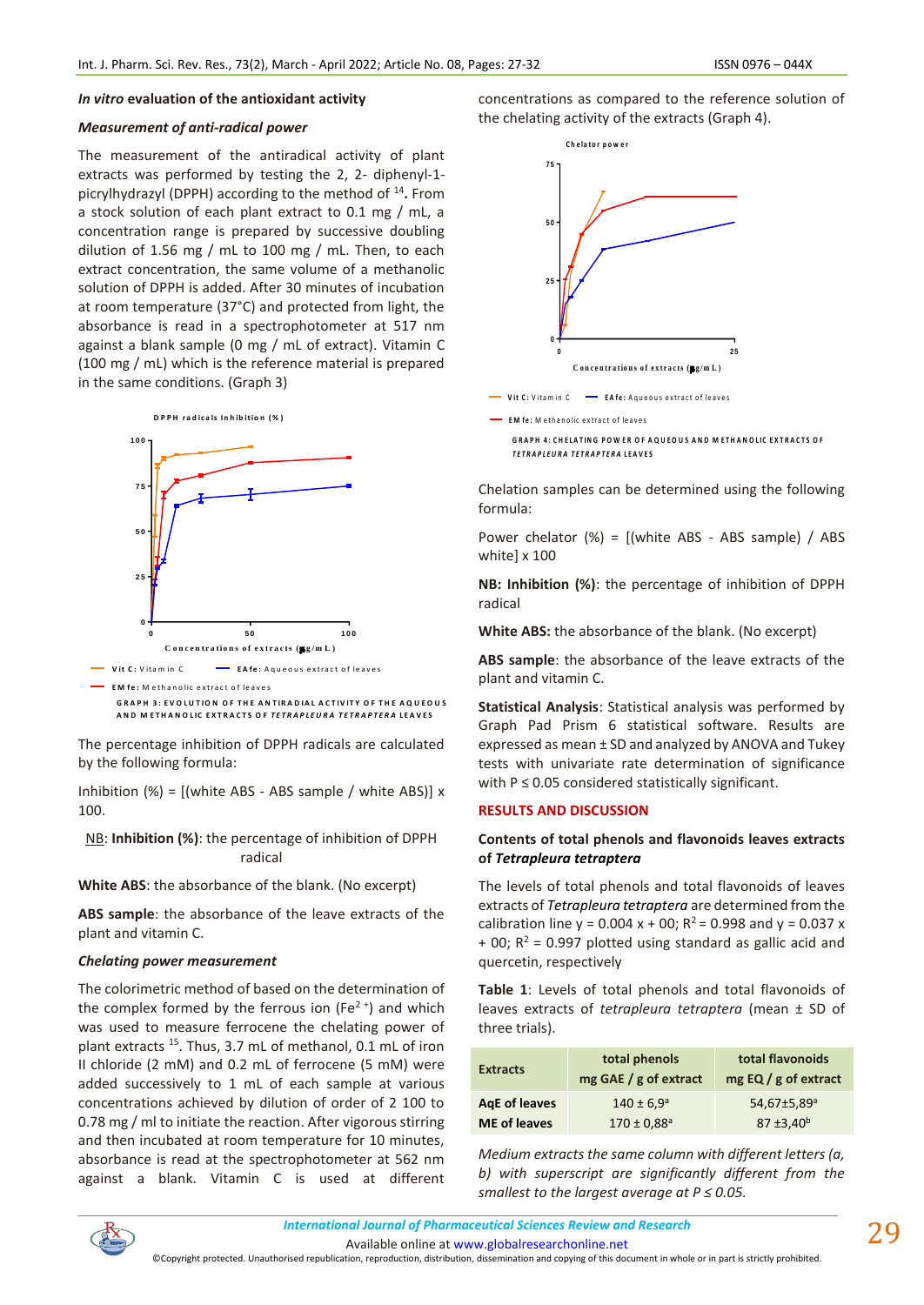### **Total phenol and flavonoid content**

The determination of total phenols and flavonoids in the aqueous and methanolic extract of *Tetrapleura tetraptera* leaves was done using separately the colorimetric methods (Folin-Ciocalteux and aluminium trichloride (AlCl3). The total phenol content estimated by the Folin-Ciocalteu method for each extract was reported in mg gallic acid equivalent/g dry plant material. The results show that the methanolic leaf extract has a high total phenol content (ME of leaves =  $170 \pm 0.88$  mg GAE /g extract) compared to that of the aqueous extract (AqE of leaves =  $140 \pm 4$  mg GAE /g extract) (Table 1). The flavonoid content determined by the aluminium trichloride method for each extract was reported in mg quercetin equivalent/g extract. The results show that the two extracts have different contents (Table 1). The results showed that ME of leaves with 87 ±3.40 mg  $EQ/g$  extract was richer in flavonoids than AqE of leaves = 54.67±5.89 mg EQ/g extract.

The ME of leaves of *Tetrapleura tetraptera* represents the highest contents of total phenols and flavonoids. This result confirms the high richness of the leaves in phenolic compounds. The results obtained confirm that the different extraction solvents used differ in their ability to extract phenolic compounds from *Tetrapleura tetraptera.*

### **Anti-radical activity and chelating power of** *T. tetraptera* **leaf extracts**

The anti-free radical activity obtained reveals that the aqueous and methanolic extracts of the leaves of *Tetrapleura tetraptera* possess a dose-dependent activity. All the extracts have a good anti-free radical activity. The comparison between these extracts reveals that ME of leaves represents the most active extract with an IC50 of 3.80 ± 0.97 µg/mL and AqE of leaves with an CI50 of the order of 8.60 ± 0.50 µg/mL represents the lowest anti-free radical activity.

**Table 2:** Anti-radical and chelating properties of *tetrapleura tetraptera* leaf extracts and vitamin C resulting in 50% reduction of DPPH radicals and chelation of the ferrous ion.

| <b>Extracts and</b><br><b>Compounds</b> | Anti-radical<br><b>Anti-free radical activity</b><br>$IC50$ ( $\mu$ g/mL) | <b>Chelating</b><br>chelating power<br>$IC50$ ( $\mu$ g/mL) |
|-----------------------------------------|---------------------------------------------------------------------------|-------------------------------------------------------------|
| <b>AgE of leaves</b>                    | $08,60 \pm 0,50$ <sup>b</sup>                                             | $24.8 \pm 0.37$ <sup>c</sup>                                |
| <b>ME</b> of leaves                     | $03,80 \pm 0,97$ <sup>a</sup>                                             | $04,25 \pm 0.27$ <sup>a</sup>                               |
| Vit C                                   | $01,25 \pm 0.02$ <sup>a</sup>                                             | $04,08 \pm 0,01$ <sup>a</sup>                               |

The chelating activity revealed that ME of leaves with IC50  $= 04.25 \pm 0.27$  μg/mL was the most active while AqE of leaves with IC50 = 24.8  $\pm$  0.37  $\mu$ g/mL was the least active. Furthermore, vitamin C used as a standard molecule with an CI50 of 04.08 ± 0.01 μg/mL was more active than ME of leaves.

For comparative purposes, we used vitamin C as the standard reference antioxidant molecule. It showed an interesting anti-free radical activity with an IC50 in the range of 01.25  $\pm$  0.02 µg/mL. Comparing it with ME of leaves tested with an IC50 of about 3.80 ± 0.97 µg/mL, ME of leaves proved to be very active similar to the latter. The good anti-free radical activity could be linked to the high content of total phenols. Polyphenols are considered a major group of compounds that contribute to the antioxidant activities of plants as free radical scavengers due to their hydroxyl groups <sup>16</sup>.

Phenolic compounds are widely distributed in plant tissues and include many free radical scavenging and antioxidant molecules. Furthermore, have shown the existence of a correlation between total phenol content and antiradical activity <sup>17, 18, 19</sup>.

Our results are in agreement with the work <sup>20</sup>. According to the authors, plants with good antioxidant activity contain high levels of phenolic groups.

Several factors can influence the content of phenolic compounds. Different studies have shown that external factors (geographical and climatic factors), genetic factors, but also the degree of ripening of the plant and the duration of storage have a strong influence on the content of polyphenols <sup>21, 22, 23, 24</sup>.

These results are consistent with those reported by other authors who have demonstrated a positive correlation between total phenolic content and antioxidant activity <sup>25,</sup> <sup>26, 27, 28</sup>. The level of correlation between phenolic content and antioxidant activity is an aspect that should not be overlooked, as phenolic compounds respond differently in the analysis, depending on the number of phenolic groups, and total phenolic compounds do not necessarily incorporate all antioxidants that may be present in an extract<sup>29</sup>.

Similarly, previous studies show that methanol is the most used solvent for high recovery of phenolic compounds and obtaining better antioxidant activity 30, 31.

Furthermore, the chelating power of the different extracts shows that ME of leaves has a significant activity with an IC50 of 04.25  $\pm$  0.27 µg/mL which is close to that of vitamin C (IC50 = 04.08  $\pm$  0.01 µg/mL). The chelating activity of ME of leaves can be explained by a synergistic effect between the constituents of this extract which would contain polyphenolic compounds such as the presence of phytocompounds observed in this work would justify the antioxidant activity of the tested plant species. Polyphenols are considered a major group of compounds that contribute to the antioxidant activities of plants as free radical scavengers due to their hydroxyl groups  $^{16}$ .

### **CONCLUSION**

The study of the antioxidant activity of extracts from the species Tetrapleura tetraptera according to the DPPH free radical scavenging method and the ferrous ion chelation method showed that the methanolic extract of the leaves has a good antioxidant activity than the aqueous extract of the leaves. These extracts could therefore constitute an alternative to certain synthetic additives. However, the

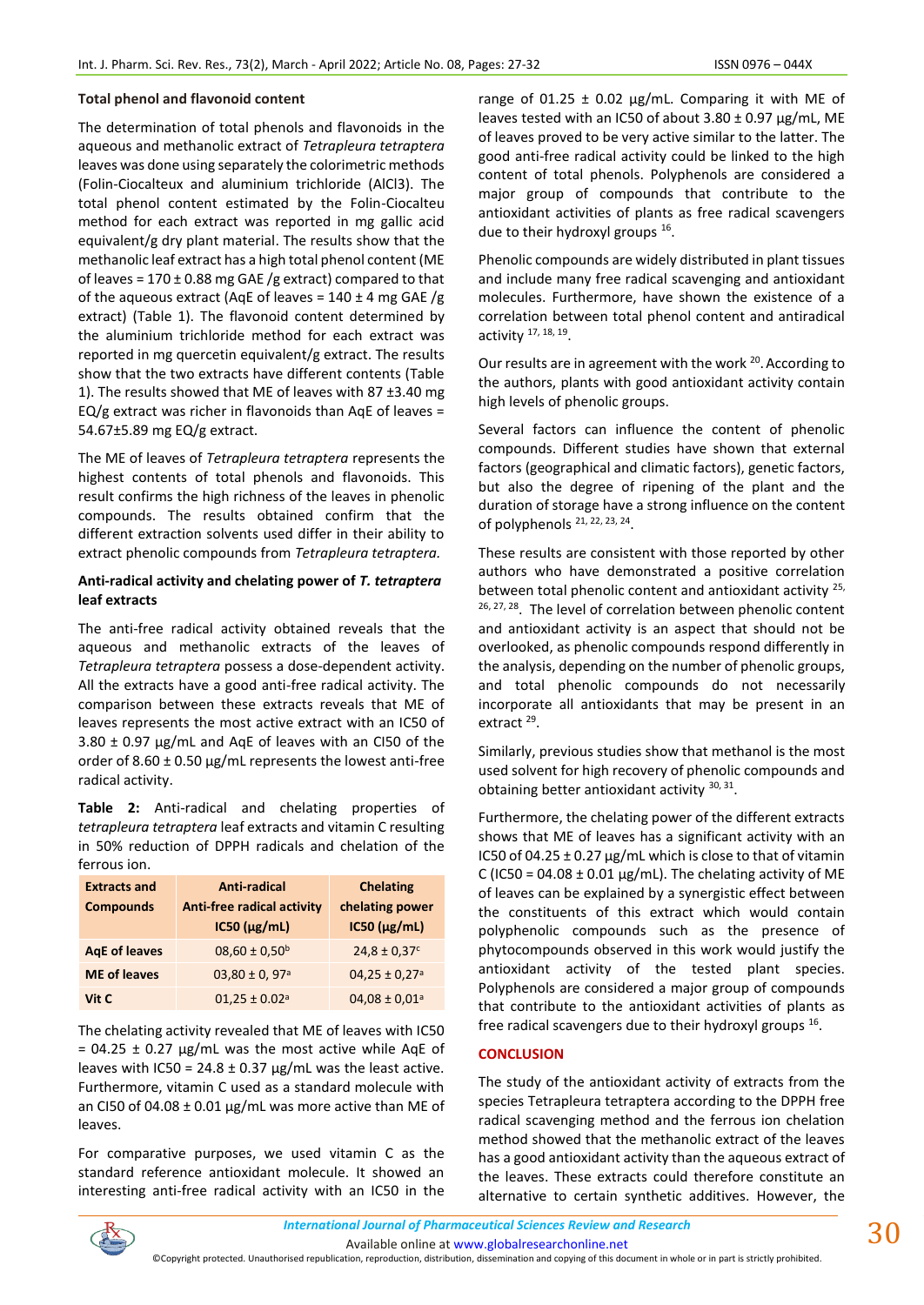activity is still much lower than that of ascorbic acid, but these are crude extracts containing a large number of different compounds. It is therefore very likely that they contain compounds which, once purified, may have activity comparable to that of ascorbic acid. Further research is needed to identify, isolate and purify these constituents.

### **REFERENCES**

- 1. Iserin P : Larousse encyclopédie des plantes médicinales. Identification, Préparations, soins. 2 nd edition, Dorling Kindersiey Limited, Londres Tome II, *Editions* du Centre National de la Recherche Scientifique 2001 **;** Paris, *p* 1170.
- 2. Tsao R and Z. Deng: Separation procedures for naturally occurring antioxidant phytochemicals. Journal of Chromatography 2004; B 812:85–99.
- 3. Samarth RM, Panwar M, Kumar M, Soni A, Kumar M and Kumar A: Evaluation of antioxidant and radical-scavenging activities of certain radioprotective plant extracts. Food Chemistry 2008; 106:868-873.
- 4. Uyoh EA, Ita EE and Nwofia GE : Evaluation of Chemical Composition of *Tetrapleura tetraptera* (Schum and Thonn.) Taub. From Cross River State, Nigeria. International Journal of Medicinal and Aromatic Plants 2013a; 3(3): 386-394.
- 5. Uyoh EA, Ita EE and Nwofia GE: Variability in Nutritional Traits in *Tetrapleura tetraptera* (Schum and Thonn.) Taub. From Cross River State, Nigeria. Pakistan Journal of Nutrition 2013b; 12 (8): 701-707.
- 6. Aladesanmi AJ: *Tetrapleura tetraptera*: Molluscidal activity and chemical constituents. African Journal of Traditional, Complementary and Alternative Medicine 2007; 4(1): 23-36.
- 7. Odesanmi OS, Lawal RA and Ojokuku SA: Effets de l'extrait éthanolique de fruits de *Tetrapleura tetraptera* sur le profil lipidique sérique et la fonction rénale chez les lapins blancs néerlandais. Nig QJ Hosp Med 2011; 21 (4): 299-302.
- 8. Atawodi SE, Adekunle OO and Bala I: Propriétés antioxydantes, protectrices et amélioratrices des organes de l'extrait de méthanolique d'écorce de tige d'*Anogeissus leiocarpus* contre les lésions hépatiques induites par le tétrachlorure de carbone. Int J Pharm Sci Res 2011 ; 2(6) : 1443-1448.
- 9. Lekana-Douki JB, Liabagui SL, Bongui JB, Zatra R, Lebibi J and Toure-Ndouo FS : Activité antiplasmodiale *in vitro* d'extraits bruts de *Tetrapleura tetraptera* et *Copaifera religiosa*. BMC Res Notes 2011; 4: 506.
- 10. Olakunle OK, Mark L, Biaffra E, Andrew G, Henrietta A and Victor RG: Effects of Root Extracts of *Fagara zanthoxyloides*  on the *In Vitro* Growth and Stage Distribution of *Plasmodium falciparum.* A S M 2005; 49: 264-268.
- 11. Zirihi G, Kra AKM and Guédé-Guina F: Evaluation de l'activité antifongique de *Microglossa pyrifolia* (Lamarck O. KuntzeAsteraceae) « PYMI » sur la croissance in-vitro de *Candida albicans*. *Revue Medicinal* 2003 ; 17(3) : 11-18.
- 12. McDonald PD, Prenzler M, Antolovich and Robards K: "Phenolic content and antioxidant activity of olive extracts," Food Chemistry, 2001; 73 (1): 73-84.
- 13. Yi ZB, Yu, Liang YZ and Zeng B: In vitro antioxidant and antimicrobial activities of the extract of *Pericarpium Citri*

*Reticulatae* of a new *Citrus* cultivar and its main flavonoids, LWT-Food Science and Technology 2007; 4: 1000-1016.

- 14. Parejo I, Codina C, Petrakis C and Kefalas P: Evaluation of scavenging activity assessed by col (II) EDTA-induced luminal chemilunes-cence and DPPH (2, 2-diphényl-1-pycrylhydrazyl) free radical assay. J pharmacol Toxicol method 2000; 44:507-512.
- 15. Le HB, Cheng KW, Wong CC, Fan KW, Chen F andJiang Y: Evaluation of antioxydant capacity and total phenolic content of different fractions of selected microalgae. Food Chemistry 2007; 102: 771-776.
- 16. Nickavar B, Alinaghi A and Kamalinejad M : Evaluation des propriétés antioxydantes de cinq espèces de Mentha. Irannian Journal of Pharmaceutical Research 2008 ; 7 (3) : 203-209.
- 17. Hatano T, Edamatsu R, Hiramatsu M, Mori A, Fujita Y, Yasuhara T, Yoshida T and Okuda T: Effect of interaction of tannins with co-existingsubstances VI. Effect of tannins and related polyphenols on superoxyde anion radical and on DPPH radical. Chem. Pharm. Bull 1989 ; 37 : 2016-2021.
- 18. Duh PD, Tu YY and Yen GC: Antioxydant activity of water extract of harng Jyur (*Chrysanthemum morifolium* Ramat). Lebensm. wiss. Technol 1999; 32: 269-277.
- 19. N'guessan JD, Zirihi GN, Kra AKM, Kouakou K, Djaman AJ and Guede-Guina F:. Free radical scavenging activity, flavonoid and phenolic contents of selected Ivoirian plants. IJONAS 2007; 4: 425-429.
- 20. Adedapo AA, Jimoh FO, Afolayan AJ and Masika PJ: Antioxydant activities and phenolic contents of the methanol extracts of the stems of Acokanthera oppositifolia and Adenia gummifera. BMC Complement Altern Med 2008; 8: 54.
- 21. Aganga AA and Mosase KW: Tannin content, nutritive value and dry matter digestibility of *Lonchocarpus capassa, Zizyphus mucronata, Sclerocarya birrea, Kirkia acuminata* and *Rhus lancea* seeds. Animal Feed Science and Technology 2001; 91: 107-113.
- 22. Bouzid W, Yahia M, Abdeddaim M, Aberkane MC and Ayachi A: Evaluation de l'activité antioxydante et antimicrobienne desextraits de l'aubepine monogyne. Lebanese Science Journal. 2010 ; 12(1) : 59-69.
- 23. Merouane A, Noui A, Medjahed H, Nedjari Benhadj ALI K and Saadi A: Activité antioxydante des composés phénoliques d'olive extraite par méthode traditionnelle. International Journal of Biology and Chemical Sciences 2014; **8** (4): 1865- 1870.
- 24. El Hazzat N, Iraqi R and Bouseta A: Identification par GC-MS et GC-FID-O des composés volatils des olives vertes de la variété « Picholine marocaine »: effet de l'origine géographique. Int J Biol Chem Sci 2015; 9(4): 2219-2233.
- 25. Djeridane A, Yousfi M, Nadjemi B, Boutassouna D, Stocker P and Vidal N: Antioxidant activity of some Algerian medicinal plants extracts containing phenolic compounds. Food Chem 2006; 97: 654-660.
- 26. Wong CC, Li HB, Cheng KW and Chen FA: Systematic survey of antioxidant activity of 30 Chinese medicinal plants using the ferric reducing antioxidant power assay. Food Chem 2006; 97: 705-711.